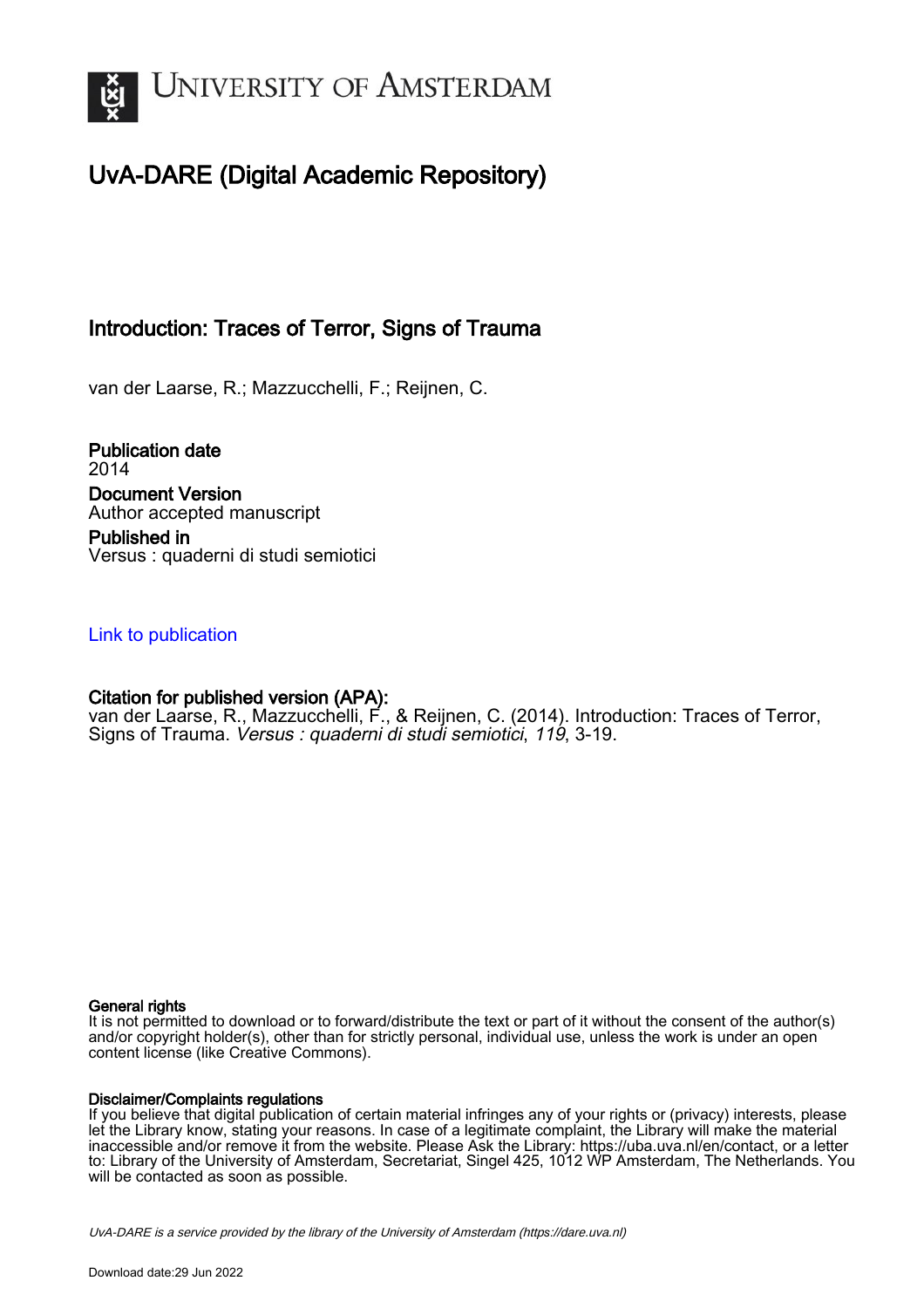#### **Francesco Mazzucchelli, Rob van der Laarse and Carlos Reijnen1**

#### **Introduction**

⊕

Traces of Terror, Signs of Trauma

#### **Abstract**

The article introduces a collection of articles about the spatialization processes of memory of war in contemporary Europe. It is divided in three parts. The first part proposes a transdisciplinary perspective, which includes semiotics, to tackle the relations between space, heritage and cultural memory and to analyse memory narratives conveyed by places. An approach based on the investigation of "terrorscapes" (places with a high density of traces) is proposed. The second part delves on the notion of terrorscapes, focusing on the meaning of "terror" and on the shift of paradigm in European politics of memory after 1989. The third part deals with the European space of memory, questioning the possibility of construction of a shared European memory narrative on XX centuries wars. Last paragraph summarizes the contributions of the volume.

**Keywords**

cultural memory, spatial turn, Europe, places of memory, war

#### **1. Space and memory: toward a transdisciplinary approach**

 After a recently published special issue devoted to the "politics of memory" (TraMe 2013), *Versus* delves again into the rich field of memory studies, this time reversing the approach. While on that volume the selection of contributions was "methodological" (how semiotics can deal with such concepts as collective and cultural memory and what kind of analysis it can produce), this time we opted for a thematic criterion, choosing a subject that is at the same time theoretical and analytical. We now focus on the relation between space and memory, namely the symbolic dimension in the processes of spatialization of collective memories of war in Europe. The objects under investigation in the articles here presented are museums, memorials, monuments, exhibitions, mediatic representation of spaces and places but also landscapes or simply segments of spatial environments that play a role in the shared reminiscences of a community. Though, in this volume, the topic will not be tackled solely from a semiotic approach but from different theoretical angles, including also literary and cultural studies, forensic archaeology, history, cultural geography, museology. This multiplication of points of view is not aimed at offering

<sup>1</sup> Francesco Mazzucchelli, University of Bologna francesco.mazzucchelli@unibo.it; Rob van der Laarse, UvA University of Amsterdam, VU University Amsterdam laarse@uva.nl; Carlos Reijnen, UvA University of Amsterdam c.w.c.reijnen@uva.nl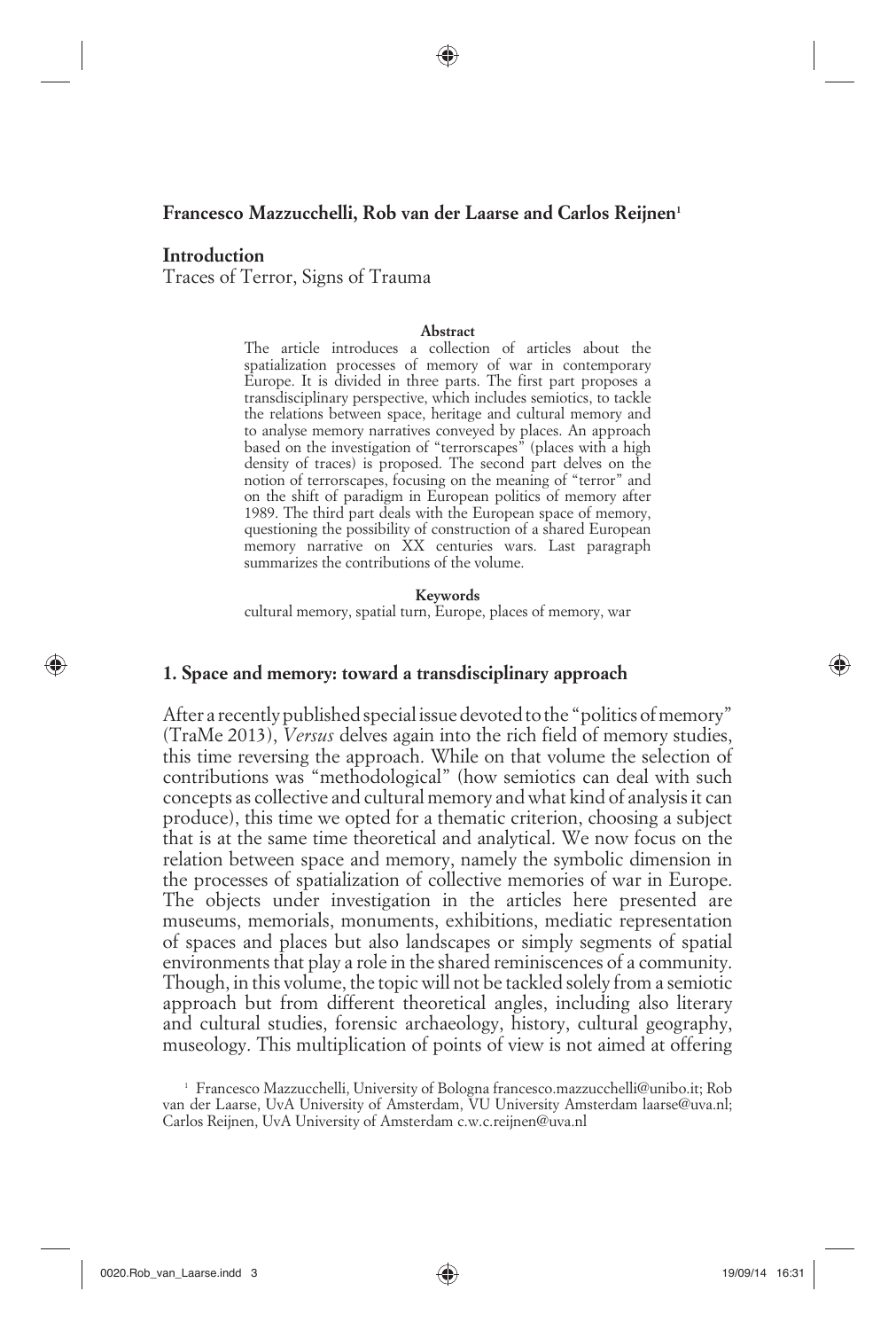a mere collection of diverse possibilities of handling these themes, but rather at finding and producing a common ground of communication and translation among perspectives which sometimes perceive each other as distant and not compatible. Memory studies are, by definition, interdisciplinary, because of the complexity and multi-layering of the processes involved in collective and cultural memory: this volume aspires to stimulate a trans-disciplinary dialogue and debate able to produce new sets of adequate tools that prove adequate to investigate the complex ties linking collective remembrances and the spatial environment in which they are expressed or manifested.

Hence, such miscellaneous positions have, in this issue, a lot in common. Two main elements, as said, emerge: the spatial approach and the focus on the semiotic/symbolic aspects. The spatial approach is not a novelty: in the last decades, also the field of memory studies has been experiencing a "spatial turn".2 From Pierre Nora's *lieux de memoire* (although his notion did not exclusively refer to the spatial environment), the practices of *mise en scene* of collective memory in public spaces of commemoration (such as museums, memorials, monuments, etc.) have been object of study from different approaches. Moreover, places of memory, museums, memorials and monuments are becoming more and more a domain of struggle among competing political and ideological interests, in which politics of memor**(is)** expressed and applied and where the "official version" of the representation of past and identity is at stake. Memory which is today represented and recalled in such places is often traumatic, being linked to war or occurrences of political, cultural and ethnic violence. If it's true that collective memory is also an ideological (auto-) representation of identity, the role of the so called "traumatic memories" in processes of representations of collective identities seems to be predominant today. Additionally, places of memory are also a collective and cultural "trend", as testified by the increasing practices of heritage tourism and mediatisation of memories in the age of visualization and digitalization.

In this volume we delimited the field, asking the authors to focus expressly on a specific class of "memory places" that, following the conceptualization by Rob van der Laarse (van der Laarse 2013a), have been named named *terrorscapes*, to pinpoint those places "where terror, political or state-perpetrated violence has happened or was prepared – seeking to understand both what happened as well as how the spacetimes of terror are collectively remembered or forgotten".3 Indeed, more than anywhere else, the dynamics of spatialisation of memory have led

0020.Rob\_van\_Laarse.indd 4 020.Rob\_van\_Laarse.indd 19/09/14 16:31

⊕

<sup>&</sup>lt;sup>2</sup> As reference to the relation between space and collective memory see J. Assmann (1992), A. Assmann. (1999); Nora (1984). For a phenomenological approach, see Ricoeur (2000); for an interesting reflection on the spatial turn on historiography (and some suggestion of disciplinary contaminations), see Schlögel 2003).

From the website of Terrorscapes project: http://www.terrorscapes.org/about-us.html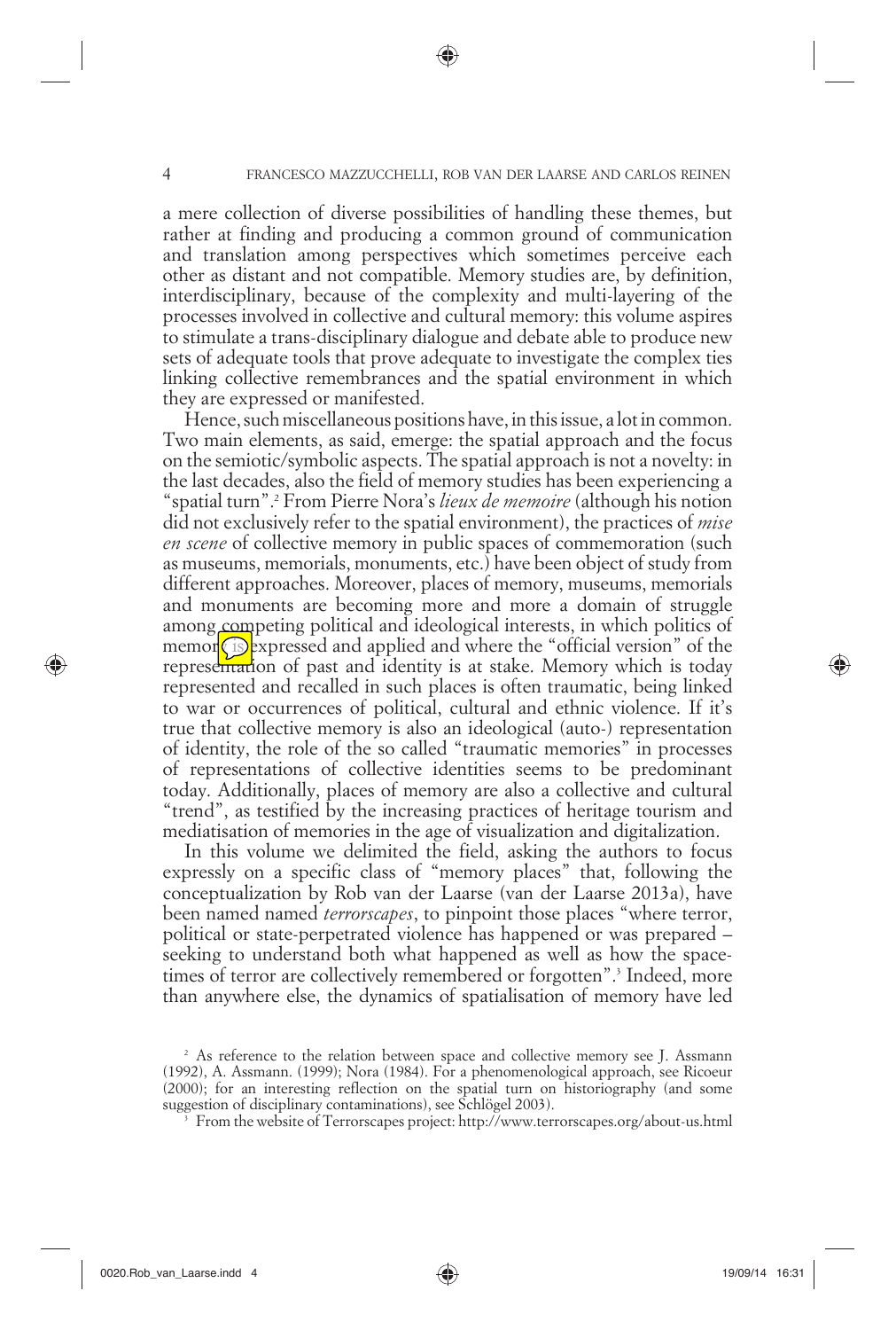to conflicts and reactions when affecting sites where historical events of mass violence did actually take place, transforming ordinary landscapes into *terrorscapes*.

⊕

The notion of *terroscapes* recalls a debate currently taking place in semiotics as well: recently, in some semiotic surveys, a distinction has been made between *ex novo-*built memorials and memorials built in sites of massacre, terror or violence (Violi, 2012; Mazzucchelli, 2010; see also Pezzini 2011). Patrizia Violi, introduced the notion of *trauma site* in semiotics to indicate those places that are "characterized by a specific semiotic trait: an indexical link to past traumatic events" (Violi, 2012: 37) and that "exist factually as material testimonies of the violence and horror that took place there" (*ibidem*). The notions of *trauma site*  and *terrorscape*, as defined respectively by Violi and van der Laarse, have several affinities with concepts as *traumascape* (Tumarkin 2005), *heritagescape* (Garden 2006), *memoryscape* (Appadurai 1996; Nuttall 1992; Phillips & Reyes 2011).

*Terrorscapes* are, then, places with a "high density" of historical traces, which are susceptible of being monumentalized, transformed, restored, dilapidated, destroyed: in other words, memorialized or consigned to oblivion in different ways. A *terrorscape* is also a site that is itself a trace, a material testimony of the violence that took place there. These considerations raise questions – relevant from a semiotic perspective – about the symbolic status of such spatial signs and texts and, more generally, on the relations between a semiotics of culture and memory (Demaria 2006, Lorusso 2013) and a semiotics of space.4 The mechanisms of "translations" between the discourse of history, the discourse of memory (Nora 1984, 1989, Ricoeur 2000) and other forms of "discourse" in related interdiscoursive domains (such as politics, mass media, international justice, religion, academia...); the role of collective traumas in shaping cultural memories; the semiotic potential of space as a medium to express, but also "record", transmit and communicate, shared memories; the way social practices and performances (of commemoration, tourism, education) transform and re-semantise places of memory: all of these are just some of the themes discussed in this issue and are reconceptualised by a productive feedback between semiotics and other disciplines.

The very point where the contributions converge is the notion of *narrative*, and the focus on the narrative dimension of politics of memory through space. The narrative dimension of terrorscapes gets more complex with the appearance of their constitutive element: the trace. How memory "is told" through space and especially "spaces with traces"? Indeed, different solutions of monumentalisation, preservation, transformation of sites linked to violent historical events (determined by diverse assemblages and transformations of traces) are able to convey

⊕

<sup>4</sup> See Greimas 1976, Hammad 2006.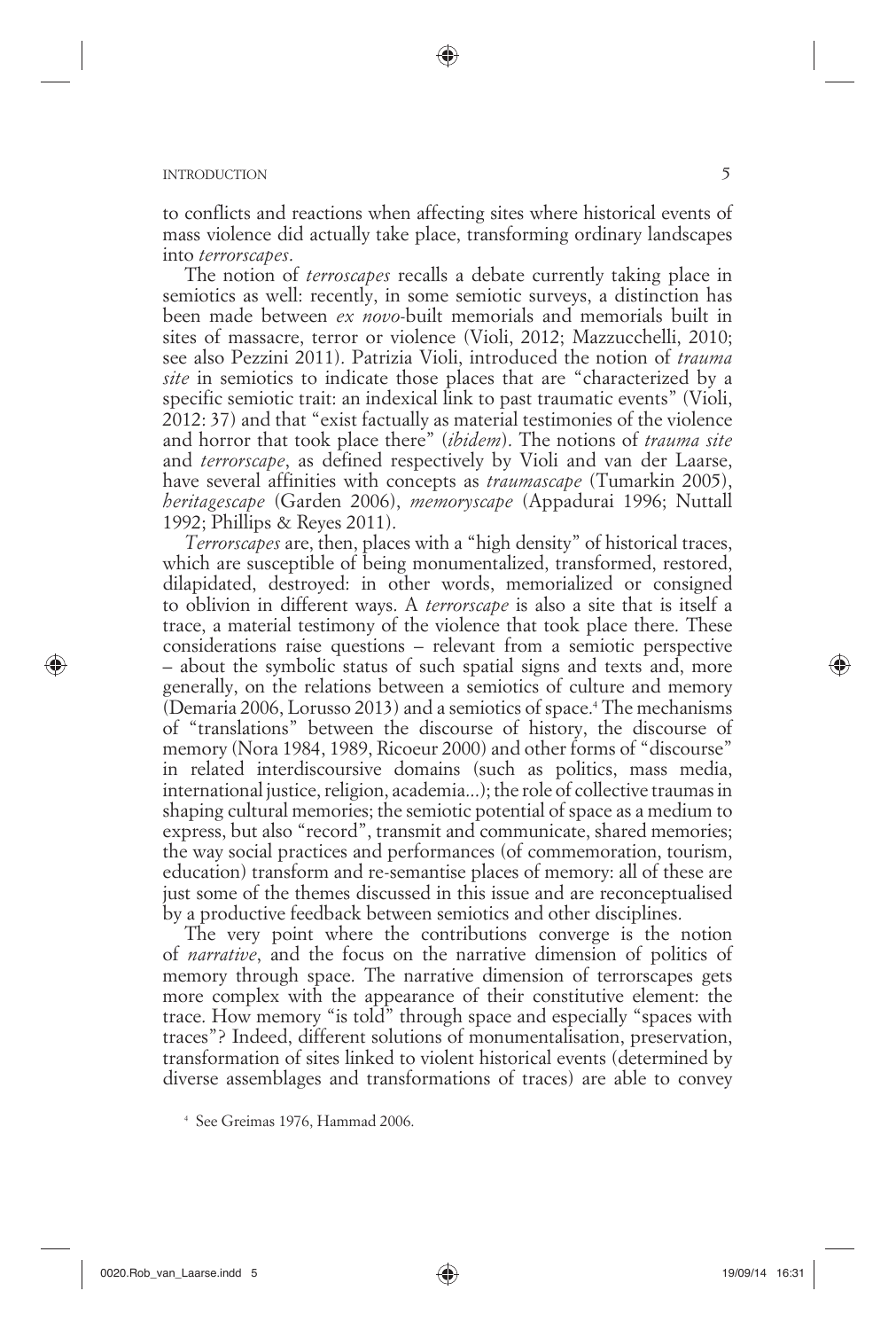different narratives of memory. But how and to what extent traces limit the possible interpretations and resist "radical rewritings" of memories "contained" in space? Indeed, from a semiotic point of view, the trace is a peculiar sign with a double face. Imprints (such as the imprints left by historical events), in fact, are not signs, but according to Umberto Eco, objects which *may* become a sign, assuming all its characteristic, including the fact that they can lie (Eco 1975).<sup>5</sup> A trace, to draw on the words of Pierre Nora, is always *entre histoire et memoire* (Nora 1989): on the one hand it is a relic of a past time, on the other hand it may be transformed and assume a "value" for a community, through a work of narrative transformation and reconfiguration which turn a place where something happened in a spatial narration of that event. So, operations on traces<sup>6</sup> (wiping, hiding, (re)-discovering, forging, counterfeiting) and their narrative assemblages affect the ideological uses of memory, including their uses and abuses.7 A semiotic approach with its analytical set of tools, deeply rooted in narratology, can help to look at this set of problems, unpacking the "black box" of narrativity, a notion today largely widespread in memory studies but sometimes used in an unclear or problematic way.

#### **2. Terrorscapes and the politics of memory**

This publication builds on the *Terrorscapes* research project on the transnational memory of totalitarian terror and genocide in postwar Europe.8 In connecting memory and space, the concept of "terrorscapes" reflects, for the interdisciplinary team who worked on this project, a common ground for innovative approaches to the study of the origin, meaning and context as well as the traces, afterlife and memory of modern European terrorscapes. It has surrounded with weary suspicion not only the mostly biased, partisan national histories of the European nations, but also the invented traditions that transformed these histories into public performances: all that history and lived heritage proved so useful in building up mutually exclusive national or ethnic identities, and fuel

Pisanty 2012.<br><sup>8</sup> Terrorscapes projet **(OB)** funded by NWO, NIAS, Memorial Centre Camp Westerbork and AHRC. It was host GUUE (VU University, Amsterdam) and NIAS. For more information, soe http://www.terrorscapes.org/

⊕

<sup>&</sup>lt;sup>5</sup> According to Eco, semiotics is the "discipline studying everything which can be used in order to lie" (Eco, 1975: 7).

<sup>6</sup> From this point of view, oblivion is not the contrary term of memory and it is not simply related to erasure of traces nor memory is merely related to their preservation: ideological and political uses and abuses of oblivion as well as of memory are the semiotic result of a dialectic between conservation and deletion of traces. See Mazzucchelli 2013, Mazzucchelli, Vitale 2014. 7

<sup>&</sup>lt;sup>7</sup> For a semiotic reading on abuses of memory (with regard to the Holocaust), see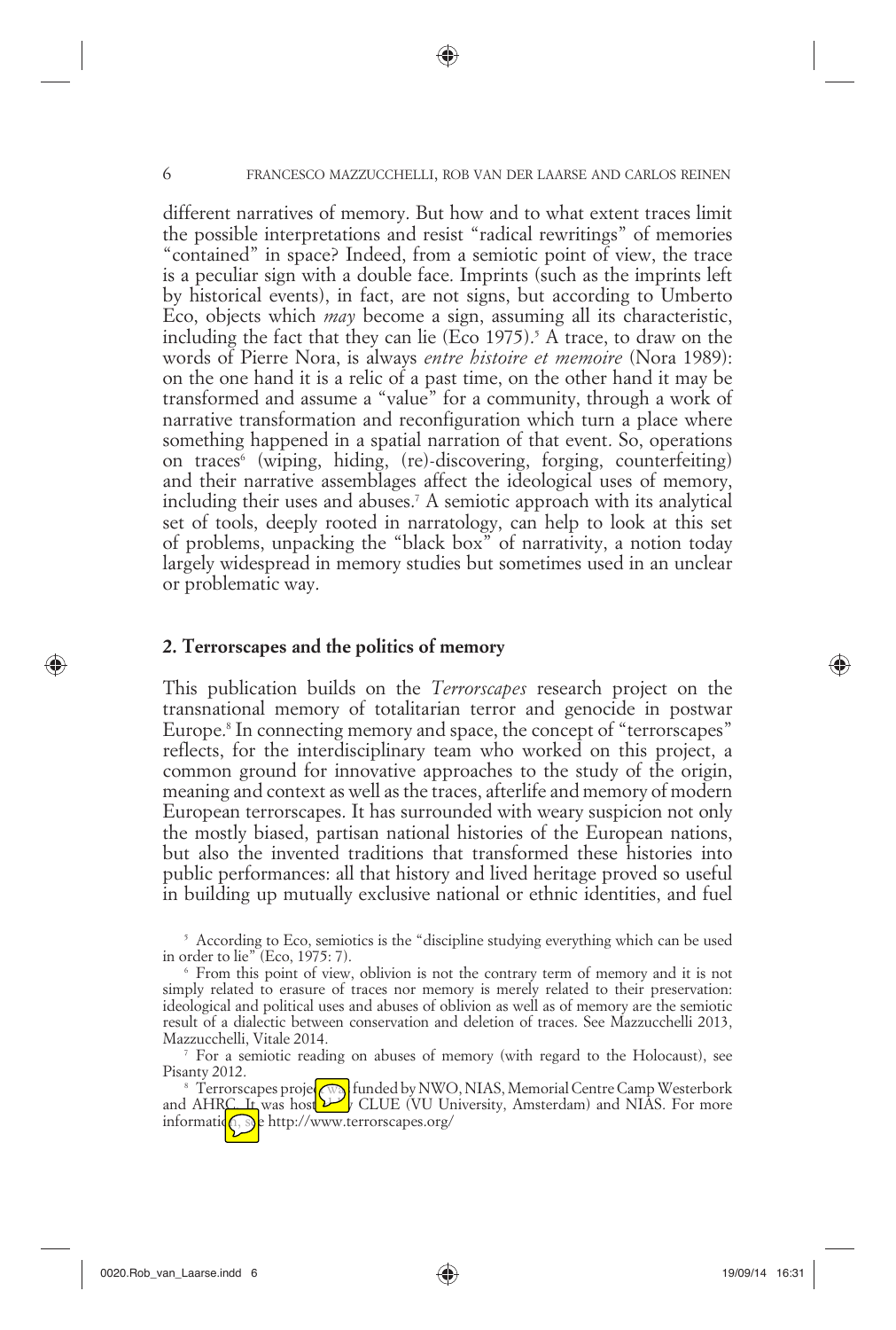the mutual enmities that connect Verdun, Auschwitz, and Srebrenica.

Tough for most of today's politicians Europe's dynamic transnational space seems solidly rooted in the peaceful attraction of a common market and a cultural idea that proclaims uniquely "European values" of humanism, democracy and citizenship, the case can be made that the wars and mass terror that characterized half of the twentieth century – coined as "the Age of the Extremes" (Hobsbawm 1996) and "a Century of Camps" (Bauman 1995)<sup>9</sup> – was the defining experience that inspired a former generation of post-war statesmen to prepare the current European process of integration. For the geopolitical and cultural conditions that produced the destruction, terror and fear of the years between 1914 and 1989, and more particular the period between the early 1930s and the 1960s, seem not to have ended with the Fall of the Berlin Wall.

Post-1989 Europe witnessed a double paradigm shift with regard to the heritage and memory of the twentieth century world wars. In the first place, after a period of commemorating the Second World War by national war monuments and museums, Auschwitz and other WWII terrorscapes have become critically important icons of modern European identity (Van Vree 1995, van der Laarse 201 $\circ$ ) and the recognition of the Holocaust operates from a Western-European perspective as a moral entry ticket to "Europeanism" (Assmann 2012), both for the new European member states and for new migrant communities. As a result the Stockholm Declaration of 2000 became a new paradigm for transnational memory – and hence identity – politics. It declared that "the magnitude of the Holocaust, planned and carried out by the Nazis, must be forever seared in our collective memory", and that the international community shared a solemn responsibility to fight the evils of "genocide, ethnic cleansing, racism, anti-Semitism and xenophobia."10 In the wake of Stockholm many European states established Holocaust Memorial Day on January 27th, the day that Auschwitz was liberated. After the shock of the Srebrenica massacre (1995) many hoped for a truly united, humanistic and peaceful Europe founded on the negative birth myth of "Auschwitz, never again!" (Van der Laarse 2016).

Yet the redefinition of Europe's cultural space as an answer to the return of the horror of ethnic conflict and genocide at the frontiers of "Fortress Europe", was soon challenged by the Western War on Terror after the events that occurred on September 11, 2001 in New York and Washington as well shortly thereafter in London and Madrid. This undermined the hope for peace as well as the universal globalization of the Holocaust paradigm. The real threat, however, was the geopolitical turn in European

⊕

<sup>9</sup> See also Mazower 1998.

<sup>10</sup> Stockholm Declaration (January 2000). International Forum on the Holocaust. http:// www.holocausttaskforce.org/about-the-itf/stockholm-declaration.html (accessed January 26, 2013).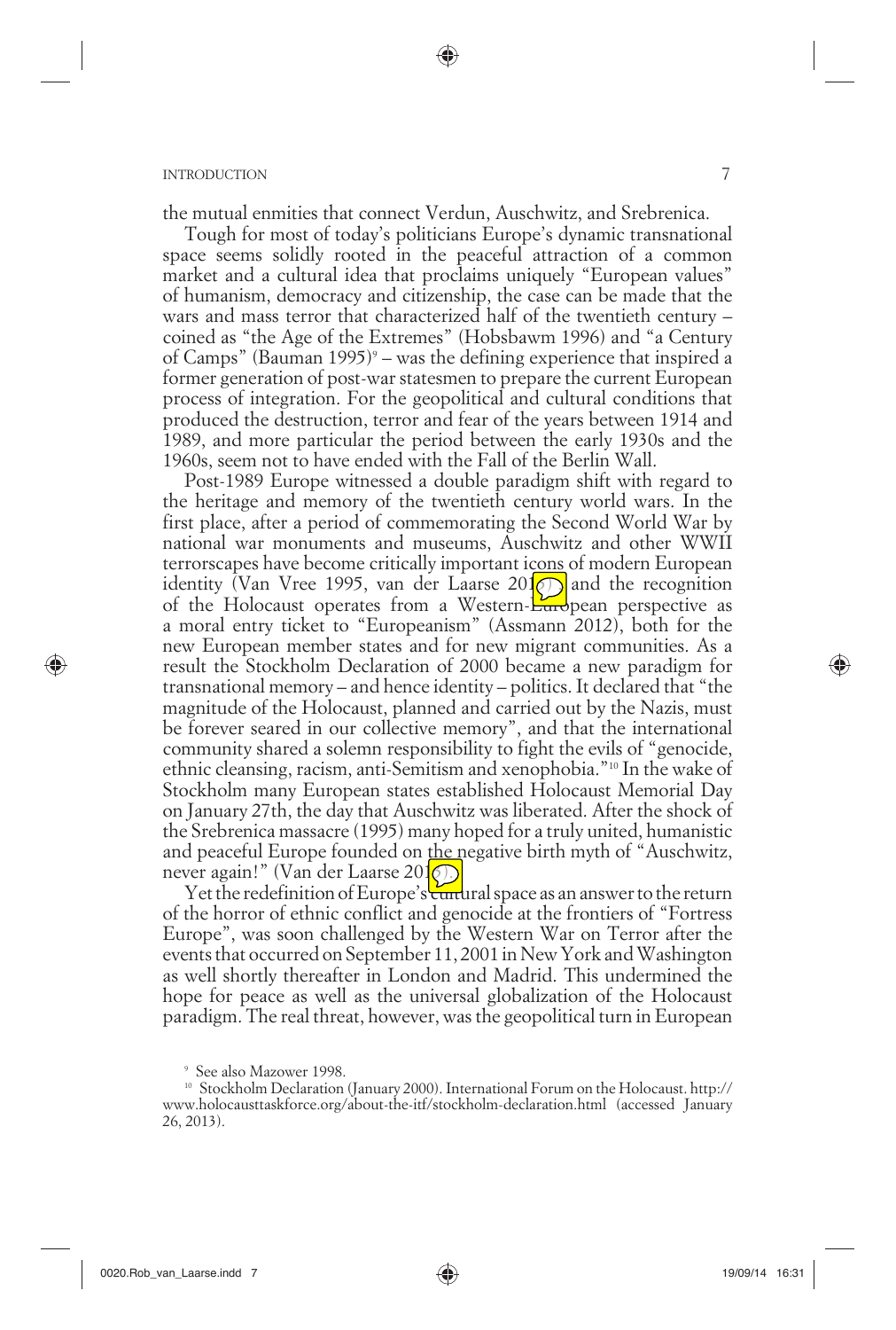politics after the eastward enlargements of the European Union in 2004 (the Baltic countries, the Czech Republic, Hungary, Poland, Slovakia and Slovenia) and 2007 (Bulgaria and Rumania). This challenged the idea of a "Holocaust-centered European mnemonic community" (Kansteiner 2006) within the EU itself, as shown by the rapid rise of a fear of Islam and a populist criticism of multiculturalism, the emergence within "old Europe" of Euroscepticism after the 2004 and 2007 expansions, and in the newly admitted countries the legacy of communist dictatorship and totalitarian rule began to undermine the self-imposed "western" narrative of guilt and regret (Barkan 2000; Olick 2007), so closely related to the Holocaust paradigm. Thus on the one hand, the policies of official forgetting, which had shaped the attitude to pasts marked by fascist rule and/or civil war in Southern and Eastern European countries, began to unravel by including new types of European and colonial mass terror into the Holocaust paradigm, $11$  while on the other hand the geopolitical turn stimulated a rethinking of the Holocaust, or better said a culmination of holocausts, as the outcome of an interacted, mutually escalated policy of terror in the Polish, Ukrainian and Belarus 'bloodlands', where Nazism and Communism clashed for over a decade (Snyder 2010, Samang 2010).

What is terror? Few words have been used more to describe and analyze the politics of violence ever since Robespierre's invention of *la Terreur* (1703-1794) up to Stalin's 'Great Terror' (1934-1940), a term coined in 1968 by the American historian Robert Conquest with reference to the Jacobins reign of Terror.12 In contrast to terrorism, the closely related second buzzword to describe political violence, that defines actions of revolutionary groups or persons against a state, terror may be defined as a modern kind of state-perpetrated, organized or supported policy of violence against groups or persons purged from societies as "enemies of the people".<sup>13</sup> Unlike terrorism, terror seeks for an optimal media effect; it works in secret, isolated, in hidden places as well as in hidden expressions. Terror is not directed against the state, but uses the state for a maximizing of effect and power. Even though often related to revolutionary regimes governed by parties with a terrorist origin, terror is meant to defend the interest of many against a few, instead of the other way around. As supposed "counter-revolutionaries", the enemies

<sup>11</sup> See Verbeeck 2001, Aguilar 2002, Baer 2011, Olusoga & Erichsen 2010.

<sup>12</sup> Interestingly, inspired by Robespierre's policy of *la Terreur*, the term "Great Terror" was introduced by Robert Conquest in 1968 as the title of a book, later revised as *The Great Terror. A Reassessment* (Conquest 1990). The earlier concept of "The Great Purge" showed that most attention before that went to Moscow trials of party officials instead of the use of mass terror, or "repression" as the Soviet authorities named the purge of "counterrevolutionairies" from the party organizations and state apparatus.

<sup>13</sup> Even though traced back to Robespierre's reign of Terror, terror and terrorism are in Anglo-Saxon literature often seen as synonyms, with meanings changing in different periods as swings of the pendulum instead of fundamentally different in meaning (Hoffmann 2006: 1-42).

⊕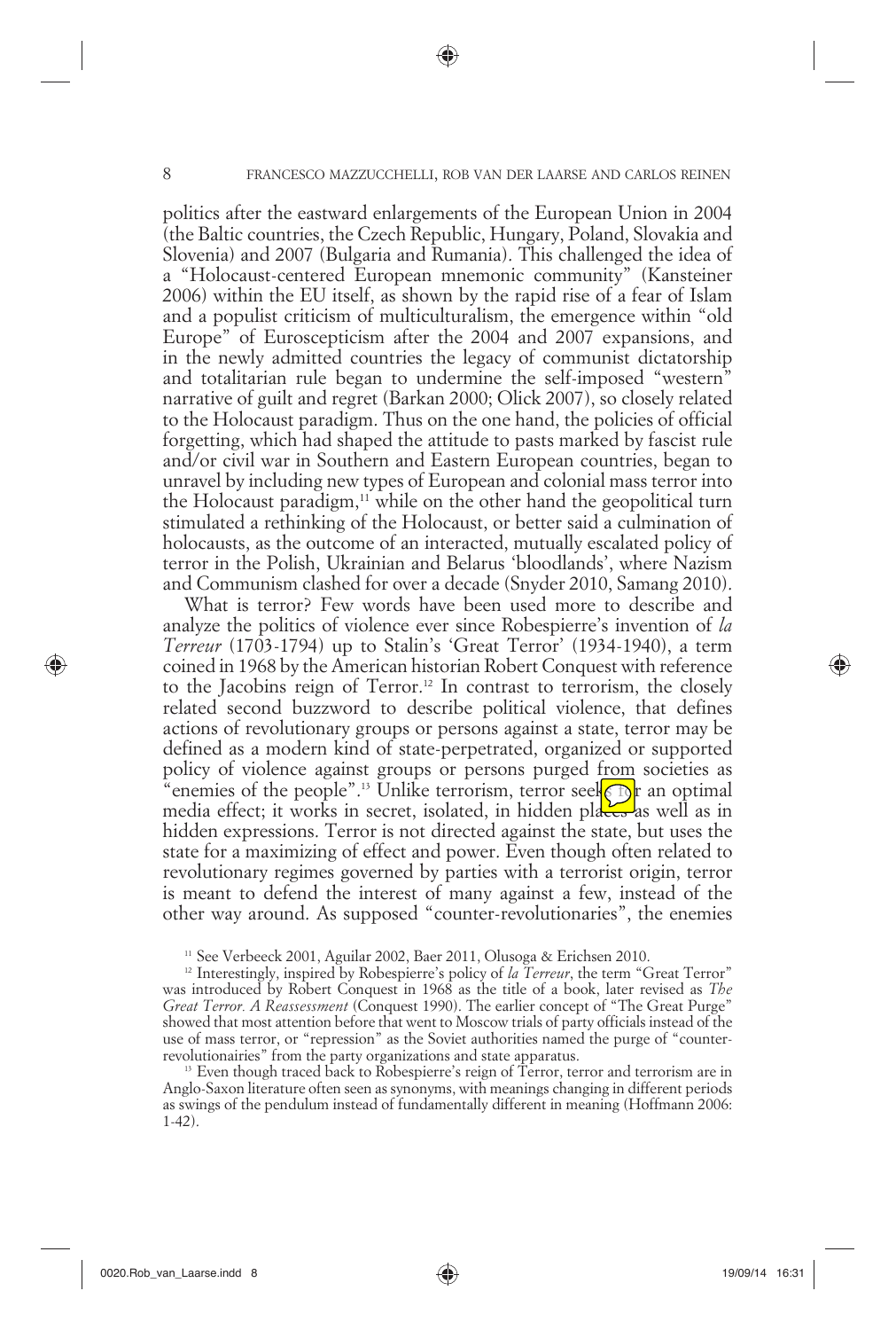of the people were supposed to be also enemies of *history*, accused of threatening the virtue of equality, the will of God, or that of the nation. As such, terror could be conceived as the twentieth-century outcome of modern Europe's longing for purity (van der Laarse et al. 1998). But it was the fusion with totalitarianism that transformed the political use of terror into a permanent instrument for exercising state power in Mussolini's Italy, Stalin's Russia and Hitler's Germany. New state organizations, like the NKVD and the SS, exercised systematic power to concentrate, imprison and destroy whole populations and competing elites in the interest of economic progress, territorial expansion, or the utopian hope for the ending of history. In addition to pogroms and massacres, "terror famines" (Conquest 1986; Berkhoff 2005)<sup> $\frac{1}{4}$ </sup>, the "terror societies" of the Nazi ghetto- and camp system (Sofsky 1999; Benz & Distel 2006) and the Gulag slave labor camps (Adler 2001), as well as the ethnic and spatial cleansing operations of the German-Russian "total war", produced an unrivaled homogenization of populations both in the home countries and in the occupied territories (Rudling 2012), so that the past literally had become another country.

*Terrorscapes* project aimed to contribute to our understanding of  $E_{\text{u}}$  pean new topography of memory and processes of memory making, which includes forgetting and the negotiation of contested memories between different (ethnic) groups and nations. Carrying the echoes from one of the few Dutch nouns that shaped a worldview, *landschap* (landscape), the term "terrorscapes" indicates both the spatial and manmade aspects of the traces we survey, and our visual perception of them as places of terror. For landscapes are mindscapes (Lofgren 1999), and what we perceive as a "guilty landscape" – to use the famous expression of the Dutch artist Armando for the site of absence of the former concentration camp Amersfoort,<sup>15</sup> that anticipated Claude Lanzmann's "spatial" representation of loss and silence in *Shoah* (1985) – is the indexical link of such "places of pain and shame" (Logan and Reeves 2009) to past traumatic events (Violi 2012). As, in our approach, we seek to understand both what happened as well as how it has been collectively remembered, instrumentalized, or silenced and forgotten, the term terrorscapes seemed more appropriate than its psychological equivalent "traumascape" (Tumarkin 2005). For the "politics of trauma" (Withuis and Mooij 2010; Alexander 2012) concern not only the emotions of survivors, but also (and more and more) the commoditized experiences of postwar generations, consuming the past by visiting places. Trauma in

⊕

<sup>&</sup>lt;sup>14</sup> Strongly biased though ground-breaking, Conquest 1986, and for the same region ten years later focusing on another famine and perpetrator, Berkhoff, 2004.

<sup>&</sup>lt;sup>15</sup> It was the title of Armando's series of paintings of the demolished camp Amersfoort in the early 1970s, and inspired the VPRO TV documentary of Armando and Hans Verhagen, *Geschiedenis van een plek* (1978).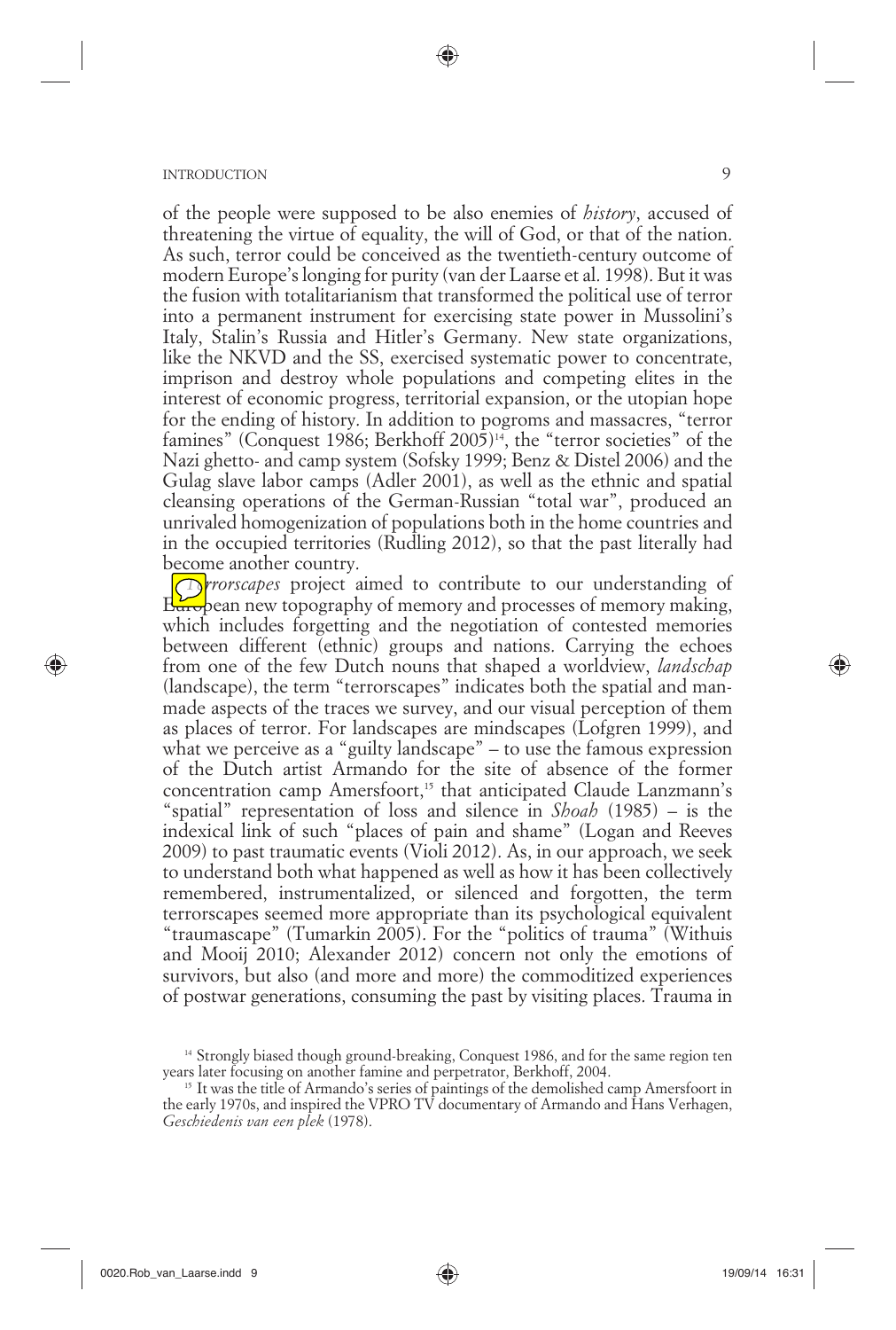that sense has become the mnemonic outcome of a mediatized "politics of terror and loss" (Kaplan 2005) in the "Age of Postmemory" (Hirsch 2012; Van der Laarse 2013).



#### **3. A European space of memory?**

Memories of terror are by no means a strictly European phenomenon. Commemoration of terror – state perpetrated or organized by other groups – can be seen throughout history and across the globe. In fact, colonialism and two World Wars have even produced forms of global memory. A spatial approach to memories of terror, as proposed in this issue, is obviously not limited to Europe. However, there are some specificities to the European terrorscape that justify a focus on Europe.

First of all, European narratives and practices of commemoration have become influential models for memories of terror throughout the world. In fact, tendencies of a connection between discourses of universal human rights and memory (Levy and Sznaider 2010) have roots in Europe. The universal human rights discourse predominantly feeds from representations of the Holocaust, and is therefore strongly connected to Europe. In recent years, of course, we see attempts at integrating other, non-European forms of terror and violence into this discourse, mainly as a result of postcolonial approaches to memory.

Secondly, and more importantly, memories of terror in Europe are intertwined with new events of violence and terror. Not only are the causes and events of the First and Second World Wars strongly interconnected, but this hold true even more so for the second half of the twentieth century, most notably in the Yugoslav Civil Wars. Places of terror have not remained passive witnesses of crimes, but have invited new forms of violence. This again is not necessarily exclusively European, but specific for Europe is that these events have become constitutive elements of European politics and of deliberate attempts at constructing a collective European memory. The post war process of European integration, with the European Union and its predecessors and the Council of Europe or the OSCE, has been the center, though not sole locus, of this development. This process has been largely revolving  $\log$  and concepts of solidarity and reconciliation (Guisan 2011)

Interestingly the construction of a European narrative has also produced conflict and contestation. The places of memory that are discussed in this issue have all participated in the contestation of memories of terror. This has caused them to remain undisclosed or oppositely to become hegemonic pla $\odot$  memory. As has been stated before the core of the narrative of European and to a lesser extent also global memory has been representations of the Holocaust. The visibility of places of memory and

⊕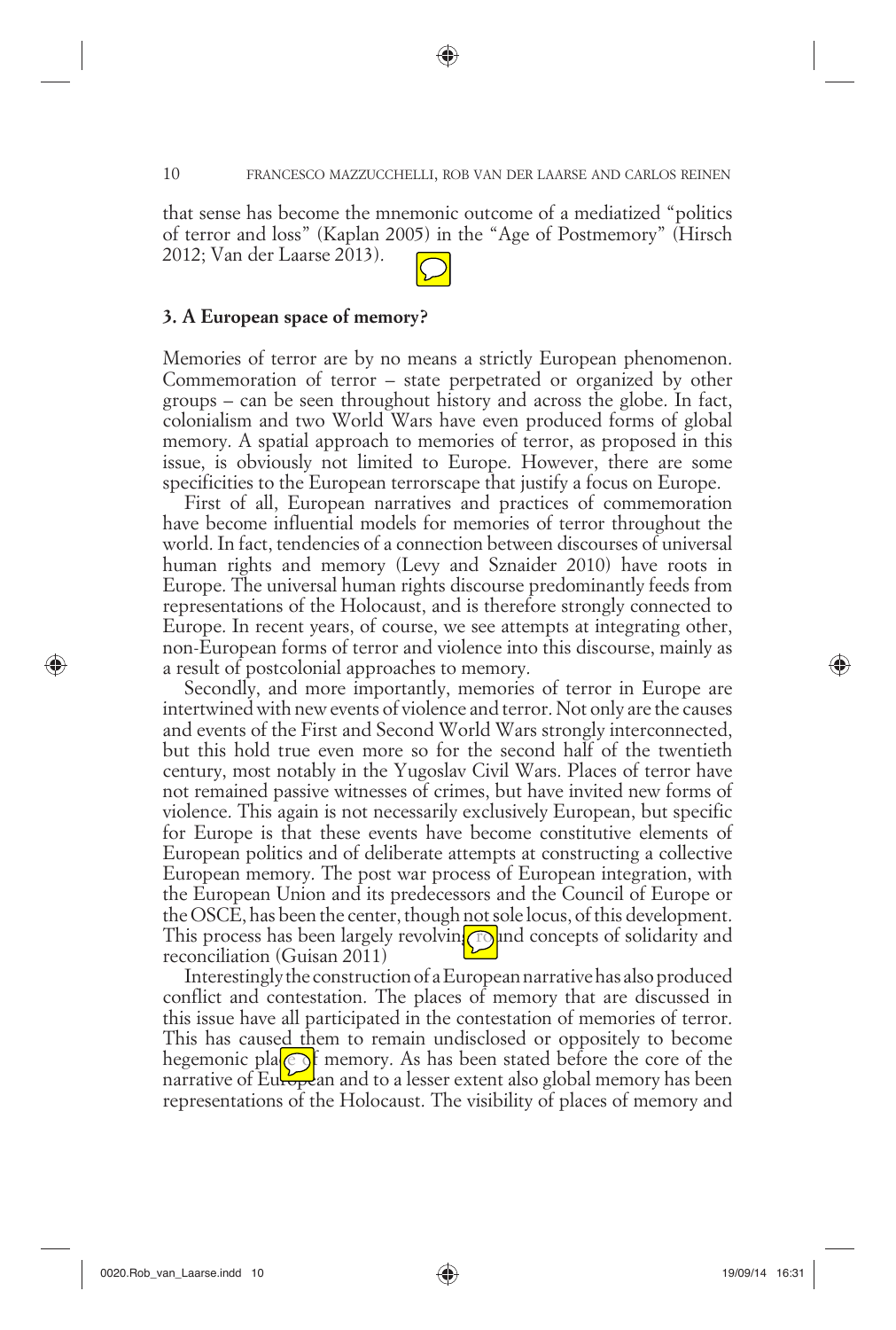the interpretations of their relevance has been largely dependent on the opportunities of these places of reference to the Holocaust paradigm. The landscape of memory is highly hierarchical.

(●

Currently the dominant Holocaust paradigm is being questioned, both from a global perspective and, more relevant for this collection of research, from within Europe. The rethinking and reorganization of Europe after the fall of communism has triggered counter movements against the Holocaust paradigm that will potentially result in yet another understanding of European places of memory. This new dimension in European memory is also intimately intertwined with geopolitics (Bottici & Challand 2013). The end of communism in Eastern Europe renders an exclusive focus on the Second World War in the approaches to European memory obsolete. Since 1989, Central and East Europeans have brought new attitudes toward discourses about Europe. In the first decade after communism this was largely limited to a more cultural and moral approach to the European community (e.g. Václav Havel), but more recently this has been transformed in a call for recognition of communist past.

The most powerful rejection of the Holocaust paradigm from Central and Eastern Europe was the presentation of the Prague Declaration on European Conscience and Communism in 2008. The declaration was signed by a vast list of prominent Central and East European politics and intellectual, many of them with solid reputations as opposition against communist oppression. The declaration included an explicit call for an equal approach to Nazi and Communist forms of totalitarianism, more concretely for the 'recognition that crimes committed in the name of Communism should be assessed as crimes against humanity'. Parallel to this political manifestations of this call for recognition of communist crimes in most countries of the region new museums about the communist past were installed, of which many presented communist crimes and predominately equal to Nazi crimes or at least intimately related. The Museums of Occupation(s) in Riga and Tallinn, and particularly the House of Terror in Budapest are paradigmatic examples. The declaration also called for a installation of a European platform of European Memory and Conscience in order to bring the communist past to attention on a European (EU) level. The platform is most active in Central and Eastern Europe and within EU circles, though its politicized nature prevents it from finding EU funding

Interestingly the competition between East and West in Europe about the content of a new narrative European memory both questions and reinforces the Holocaust paradigm. On the one hand the universality and exclusivity of the Holocaust is minimized by the comparison with Communist totalitarianism. Not only are the Holocaust and Nazi terror deprived of their unicity, but consequently, they are also historicized. On the other hand, and this is relevant for the spatial approach to memory that we propose here, the representation of communism and the

⊕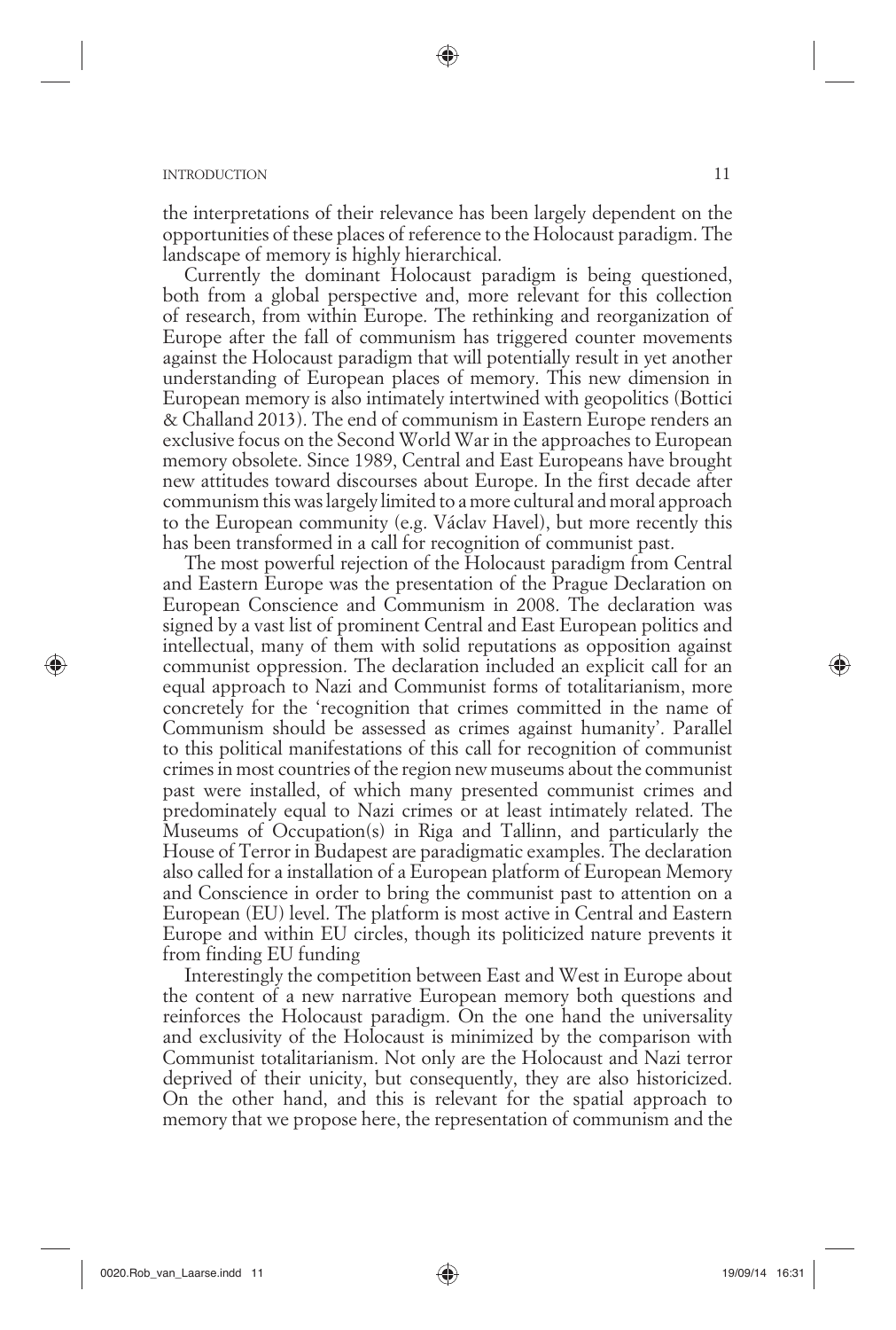place of communist terror that are commemorated seem to be strongly influenced by representations of the Holocaust. Also in representations of communism there is a prominent focus on genocide, camps, barbed wire and violence that is systemic. Indicative of the Holocaust inspiration is also the lack of representations of ideology in the memory of communism.

Ultimately memories of terror are not strictly European, but terror in Europe has produced a European space of memory. This is hardly a tactile or stable space of memory, but is continuously contested and redefined. The place of terror that we study in this issue are the building stones of this contestation and redefinition.

#### **4. The articles in this issue**

Although the contributions to this volume vary substantially both in theoretical approach and analysed objects, there are many links and cross references that connect all of them, as already pointed out in the previous pages. The main interrogations, in all the essays, regard the symbolic nature of traces and their uses in different spatial configurations to convey narratives of memory.

In the first contribution of the volume, Gerry Kearns proposes an engaging analysis of the spaces of Auschwitz's Nazi camps system through a comparison between the site of the *Monowitz* camp (one of the three camps who composed the Auschwitz's camp system) and the words of Primo Levi, who described it in his works as an inmate of *Monowitz*. The "pretext" for his reflection is a survived shed from *Auschwitz-Monowitz* camp, today abandoned in a precarious state near a farmhouse (and so falling outside the official monumentalization of *Auschwitz museum*). Using an approach which mixes a phenomenological approach to those remains – which recalls the recent "experiment" by Didi-Hubermann, *Écorces* (Didi-Hubermann 2011) –, a careful analysis of the "spatial ideology" of the camp and a literary analysis of the works of Primo Levi, Kearns reflects on the materiality which contributed to give form to the Holocaust and on the symbolic nature of the camp-shed as a sign. Drawing on Peirce's classification, the shed can be surely considered an *index*, inasmuch as "physical evidence" of the Holocaust; nevertheless, it functions also as an *icon*, a synecdoche with an iconic power (which reveals itself in the "Holocaust effect" signalled b $\sqrt{\Delta}$ hen, quoted by Kearns?). The shape of the sheds of the Nazi camps,  $\frac{1}{2}$ th their seriality, functions then as a plan of expression of the Nazi designed genocide: a perverse product of modernity, to use Kearns' words, a "murder machine within the wider planned economy of the Nazi empire", whose deviant topology is interpreted by the "literary translation" by Levi. The analysis goes on focusing especially on the performativity of Nazi (spatial and verbal) language, seen as a constitutive element of the spatial structure of the camp.

0020.Rob\_van\_Laarse.indd 12 020.Rob\_van\_Laarse.indd 12 020.Rob\_van\_Laarse.indd 19/09/14 16:31

⊕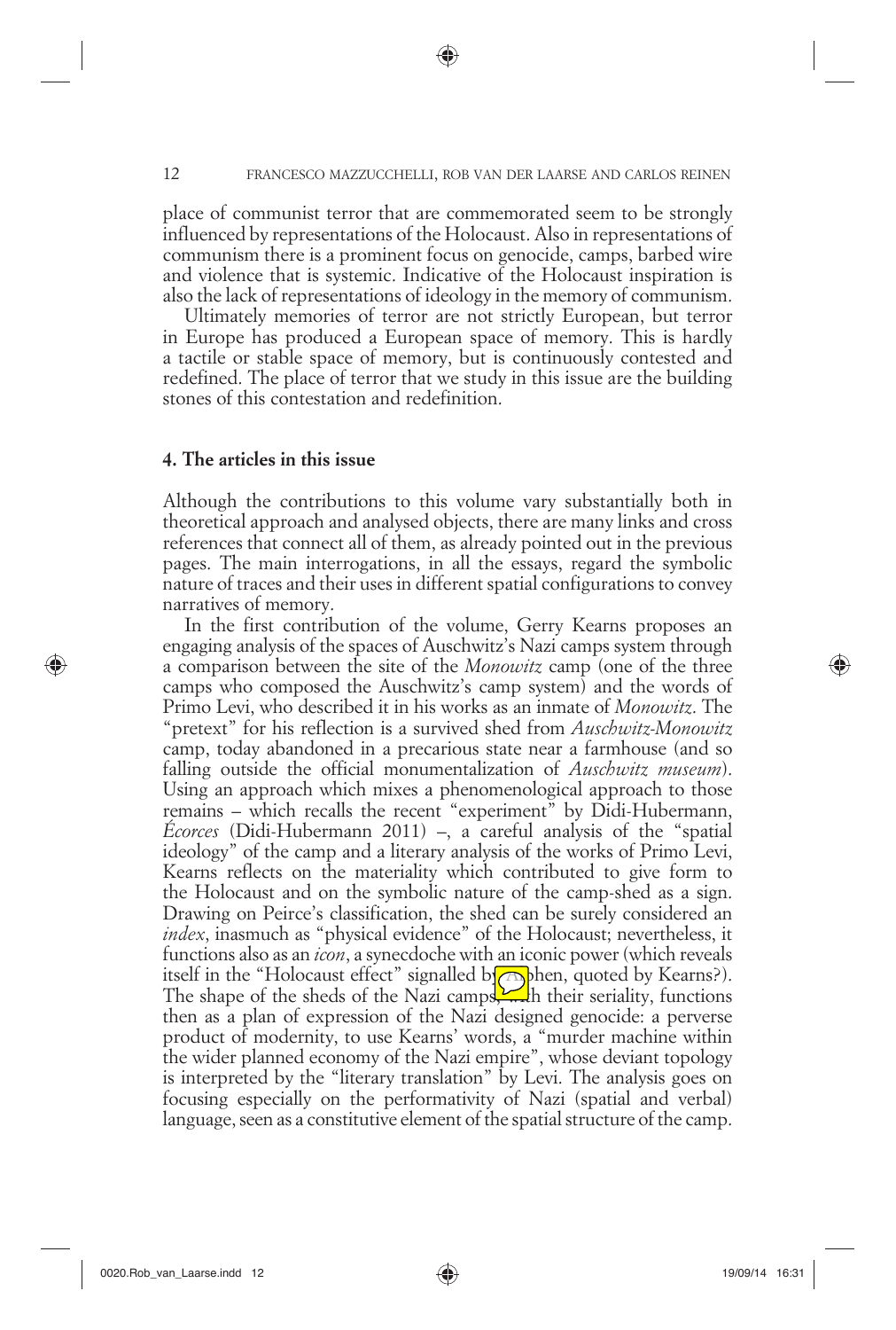The essay by Patrizia Violi focuses on a different case: while Kearns reflects upon a material trace, questioning it to explain more, on the one hand, of the Nazi ideology and, on the other hand, of the "political potential of memory" of traces, Violi takes in consideration the "actualization" of such potential, examining the way traces are *enunciated* in different museums, founding diverse discourses of memory. The objects under investigations are here , indeed, the most typical instances of monumentalized traces: trauma sites, that is, according to the definition of Violi, museums dealing with traumatic events. The author, who already theorized in other writings about the indexical nature of traces and their integration in memorial places, concentrates on different "modalizations" of the trauma represented in museums. Looking at different examples of memory museums (*Tuol Sleng Musuem*  in Phon Pem, Cambodia, Oradour sur Glane in France, *Terrorhaza* in Budapest, *Risiera di San Sabba* in Trieste, *Yad Vashem* in Jerusalem), Violi outlines a typology of enunciation strategies which allows her to provide a semiotic interpretation of a general trend on contemporary museography: the experiential turn. The *Model Visitor* inscribed today in memory museums is an "experientialist visitor", who, rather than being informed, is brought to "have an experience" through the space of the museum. According to Violi, museums are then redefining themselves from informative to performative spaces, which may result in a *Disneyfication of memory*. But contemporary "traumatic museums" differ depending on the way they depict the trauma, through mimetic or anti-mimetic discoursive strategies. So, for instance, the obsessive preservation of *Tuol Sleng Museum* or of Oradour sur Glane, which "freezes" the places in a precise historical moment (as an infamous detention centre for Tuol Sleng and as a place of a Nazi massacre for Oradour) follows a strategy of re-enacting of the trauma. To the contrary, *Risiera di San Sabba* in Trieste, which underwent an intervention of a "creative restoration" with the insertion of two high concrete walls in the entrance, aims to affect visitors emotionally, conveying a sense of claustrophobia, expressing a non-mimetic strategy of "emphatic involvement" of the visitor. Other devices of museum experience are then discussed and analysed, such as strategies of emphatic involvement which tend to mimic the trauma (as the simulated bombing in the *Museum of Allied Landing* in Catania), or strategies of metaphorical experience (as in the abstract memorialisation of the *Children's Holocaust Memorial* of *Yad Vashem*).

(●

On the same line, also Csaba Szilagyi addresses the problem of the opposition between informational strategies *versus* performative strategies of museum spaces, taking under examination an institutionalized place of memory: the *Srebrenica-Potocari Memorial*. Szilagyi underlines how the Memorial is structured as a space with  $\Box$  one-dimensional narrative in contrast to the conflicting and competing harratives that inform the Srebrenica massacre's *commemorative arena* (which, on the contrary,

⊕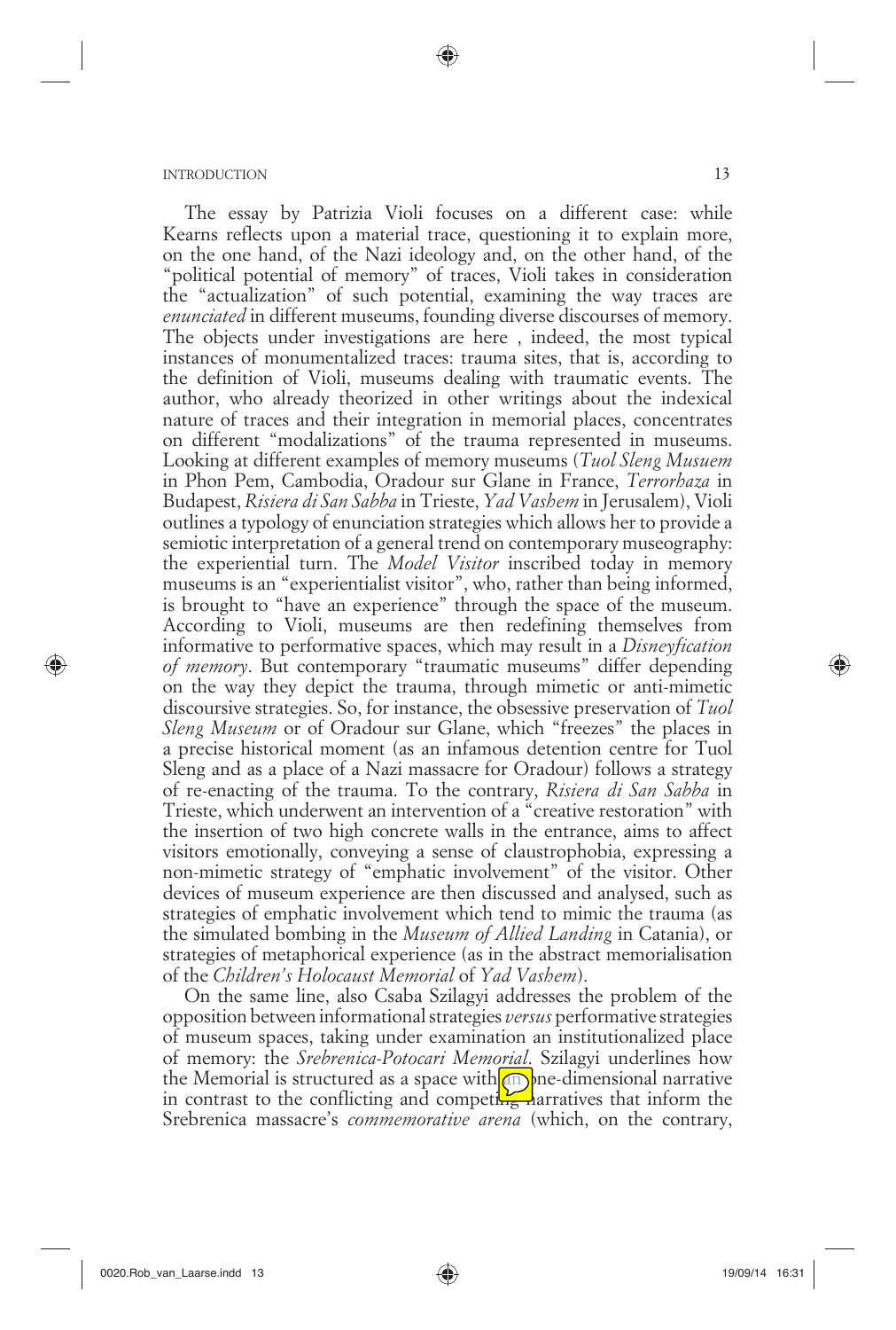makes the site a "competing-memories place"). Then he describes an unconventional exhibition organized in the memorial by the Open Society Archive in Budapest. The aim of the exhibition was to offer a critical and scientific representation of the event, obtained through the display of documents and evidences coming from forensic surveys. The language of forensic archaeology was then employed as a mean produce a different (and neutral?) narrative which challenged the  $\frac{1}{2}$  ionalistic narratives coming from Bosnjak and Serb-Bosnian groups. In a way, this exhibition seems to contradict the trend identified by Violi in the previous article: the exhibition was generous in providing information about the massacre and its historical context, using a scientific approach. Nevertheless, also this particular exhibition did not avoid a strategy of experiential involvement of the visitor: as Szilagyi says, the visitor's engagement was guaranteed by "self-discovery devices", through which the visitors performed the "exhumation" themselves, in a simulated space of excavation. Moreover, an emotional engagement was foreseen through the use  $\circ$  audiovisual material with testimonies of survivals and victims (a strategy of trauma re-enacting?). In any case, the exhibition shows how the appearance of new techniques of historical investigation and new forms of archives introduced by forensic archaeology are opening new possibilities also for a critic communication of traumatic memory, able to challenge ethnonationalistic discourses that sometimes are hegemonic in this kind of conflicting "commemorative arenas".

Also Patrick Naef tackles an issue already touched by Patrizia Violi: the *Disneyfication* of memory and trivialization of traumatic events. The case analysed by Naef is *Stalin World*, a theme park in Lithuania which proposes a history of the Soviet era, whose declared aim is to show the brutality and absurdity of Soviet political system. After a critical discussion of the concept of terroscape considered in the light of touristification, Naef analyses through the lens of anthropology the management of Soviet heritage in Lithuania, enlightening a strategy of trivialization of traumatic memories related to gulags and Soviet period through a process of touristification which recurs to irony. "Stalin World" is an open air museum that collects statues and artefacts coming from Soviet historical period in reconstructed typical architectures (such as cultural centres, gulag, etc.). So we are in front of a paradoxical form of *heritageization* (monuments destined to be destroyed due to a *damnatio memoriae* are instead preserved) which is based on the tension between the traumatic memories expressed by the site and the leisure elements which exorcize that trauma recurring to irony and derision of the past. The merging and overlapping of terrorscapes characteristics with *leisurescapes* features become then a way to deal with a collective trauma.

In her essay, Cristina Demaria elaborates on the role of cinema as a technology of memory, exploring its relation to traumatic memories through the analysis of a documentary by Philip Scheffner, *Halfmoon* 

0020.Rob\_van\_Laarse.indd 14 020.Rob\_van\_Laarse.indd 14 020.Rob\_van\_Laarse.indd 19/09/14 16:31

⊕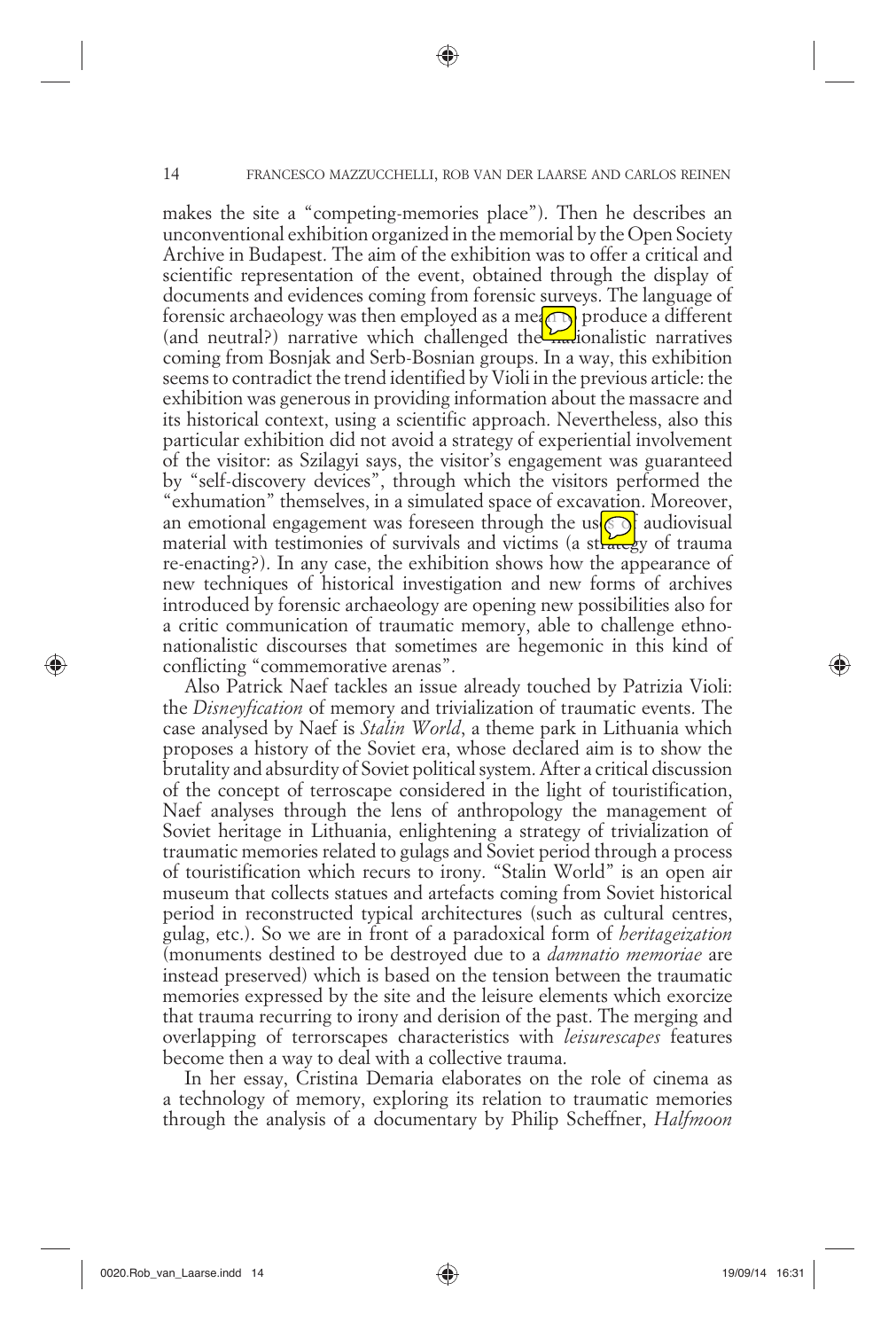*Files, A Ghost Story*, based on the story of a camp, for Muslim prisonersof-war during World War I, that was turned into a site for anthropometric research and propaganda. Before this movie, Wünsdorf, the city near Berlin where the camp was housed, was not a recognized "terrorscape": Demaria explores the intertextual and intratextual strategies of the movie which contributed to reinterpret the colonial trauma in First World War and connected it to a redefined place of memory, eventually producing it. Hence, this article intervenes on the debate on *prosthetic memories* (Landsberg 2004), exploring the role of "cinematic places" in shared post-memories (Hirsch 2012) and the way they "intervene [...] in the gap/border/intertwining between events, experience and representation" (De Maria, *infra xxx*). The way images and cinematic images participate in transforming a landscape in a memoryscape is interesting also with regard to the terrorscape approach, which looks at the actual sites where the commemorated event happened (and at their current conditions): what are the differences between those movies/documentaries staged on the site "as it was", trying to recreate it, or "as it is", with all the alterations occurred through time? How these choices alter the process of transformation of a space to a place brought about by the film?

(●

Intertextuality is also the focus of Taja Kramberger's essay, though it is an intertextuality between spaces considered as texts, interconnected in a *semiosphere*. Drawing on a historic methodology mixed with a spatial approach, Kramberger sketches out the topography of Nazi terror in Trieste during the occupation. The links between *topoi* of terror sites (such as the extermination camp in *Risiera di San Sabba* and *Kleine Berlin* in the inner city) shape a network which has a semiotic coherence, defining the Nazi *semiosphere*. The semiotic universe established by Nazi in Trieste, according to the author, had its own practices, rituals, codifications, borders: this *semiosphere* gave form to the actual space of the occupation. It is noteworthy how in this spatial cosmology – which inverts the social structure of democratic societies – oblivion, instead of memory, plays a driving role, since this symbolic system was designed to erase (traces of crimes, for instance) rather than preserve, showing an interesting dynamics between a visible surface and a hidden organization.

The last contribution, by Elena Monicelli, brings in the volume an "inthe-field" perspective. Monicelli talks about *Monte Sole*, a site close to the former *Gothic Line* in Second World War where a heinous Nazi massacre agains civil population took place in 1943. The site is today a place of commemoration, and the author of the article is one of the coordinators of the *Peace School Foundation* housed there. Monicelli retraces the vicissitudes which lead to the establishing of the *Peace School*, describing the conflict between different discourses of memory and the clashes between individual, collective and political valorisations of the site. These dynamics are well explained in the process of institutionalisation of the memory of the place, whose main stages (the initial commemorations in

⊕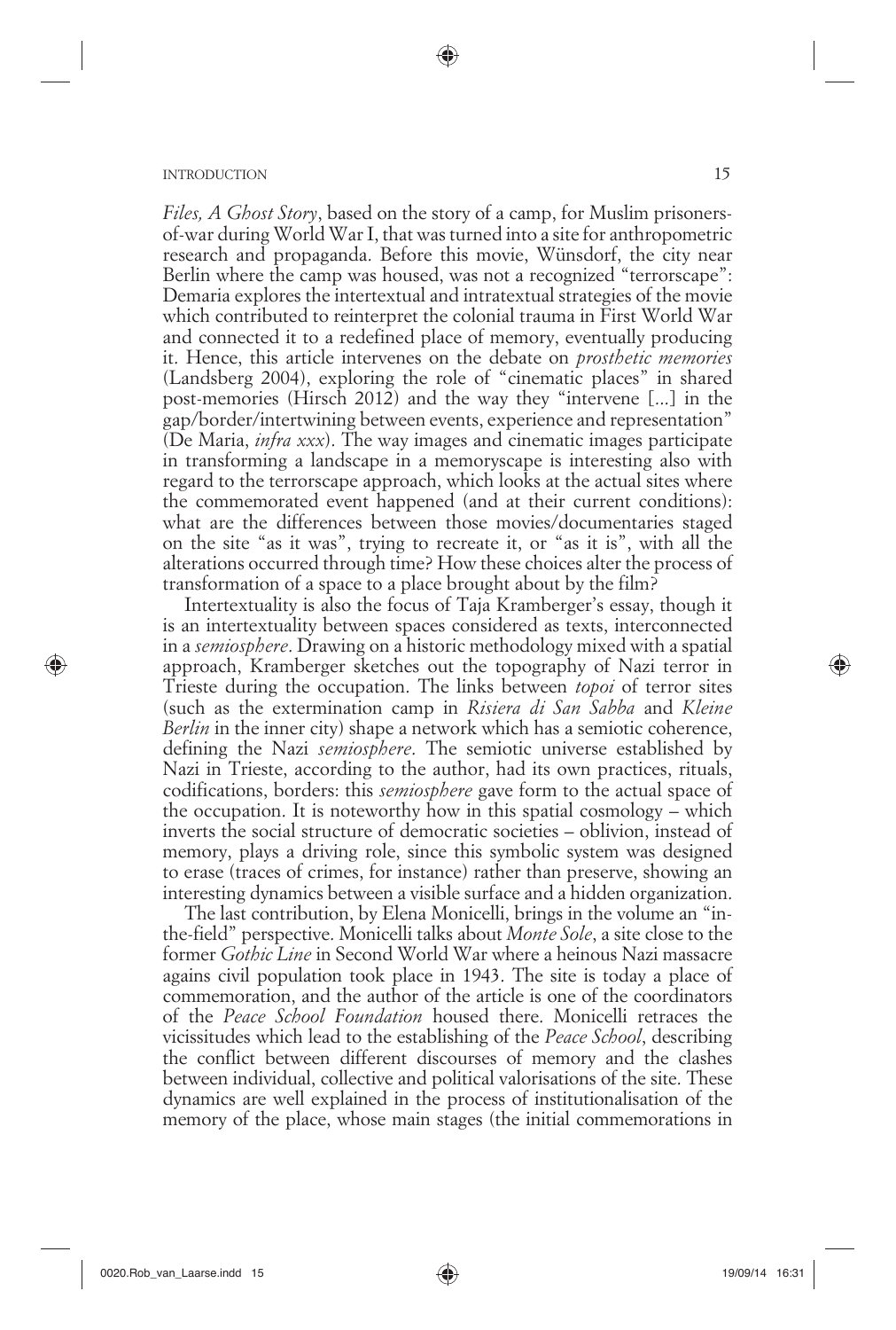the municipality of Marzabotto, a nearby town, and then the establishment of *Historical Park of Monte Sole*) are described in details in the article, along with the evolution of the forms of remembrances and practices. The author concludes with interesting considerations about the educational role of similar institutions and of collective memory in general, claiming a pivotal responsibility for the research in history and memory: while collective and institutionalized memories tends to create rigid narratives nourished by rhetoric and stereotypes, research applied to collective memory should foster a democratic human rights culture, "opening" the narratives also to contrasting voices and producing inclusive, polyphonic and pluralistic spaces of discussion where the "work of memory" could balance the "duty of memory", to use Todorov's words quoted in the article.

#### **References**

ADLER, N.

AGUILAR, P.

2002 *Memory and Amnesia. The Role of the Spanish Civil War in the Transition to Democracy*, New York-Oxford: Berghahn.

ALEXANDER, J.

2012 *Trauma: A Social Theory*, Cambridge: Polity.

APPADURAI, A.

⊕

1996 *Modernity At Large: Cultural Dimensions of Globalization,* Minneapolis: University of Minnesota Press.

ASSMANN, A.

1999 *Erinnerungräume. Formen und Wandlungen des kulturellen Gedächtnisses*. München: CH Beck.

2012 *Auf dem Weg zu einer europäischen Gedächtniskultur?*, Wien: Picus.

ASSMANN J.

1992 Das kulturelle Gedächtnis. Schrift, Erinnerung und politische Identität in frühen Hochkulturen, München: Oscar Beck.

BAER, A.

2011 "The void of the Sapharad. The memory of the Holocaust in Spain", in *Journal of Spanish Cultural Studies*, n. 12 (1), pp. 95-120.

BARKAN, E.

2000 *The Guilt of Nations. Restitution and Negotiating Historical Injustices,* New York: W.W. Norton.

BAUMAN, Z.

1995 "A Century of Camps", in *Life in fragments. Essays in postmodern morality*, Cambridge: Blackwell publisher.

BENZ, W.; DISTEL, B. (EDS.)

2005 *Der Ort des Terrors. Geschichte der nationalsozialistischen Konzentrationslager. Bnd. 1. Die Organisation des Terrors*, München: C.H. Beck.

BERKHOFF, K.

2004 *Harvest of Despair. Life and Death in Ukraine under Nazi Rule*, Cambridge/London: Belknap Press.

BOTTICI, C.; CHALLAND, B.

2011 *Imagining Europe. Myth, Memory, and Identity*, Cambridge: Cambridge University Press.

<sup>2001</sup> *The Gulag Survivor: Beyond the Soviet System*, Piscataway, New Jersey: Transaction Publishers.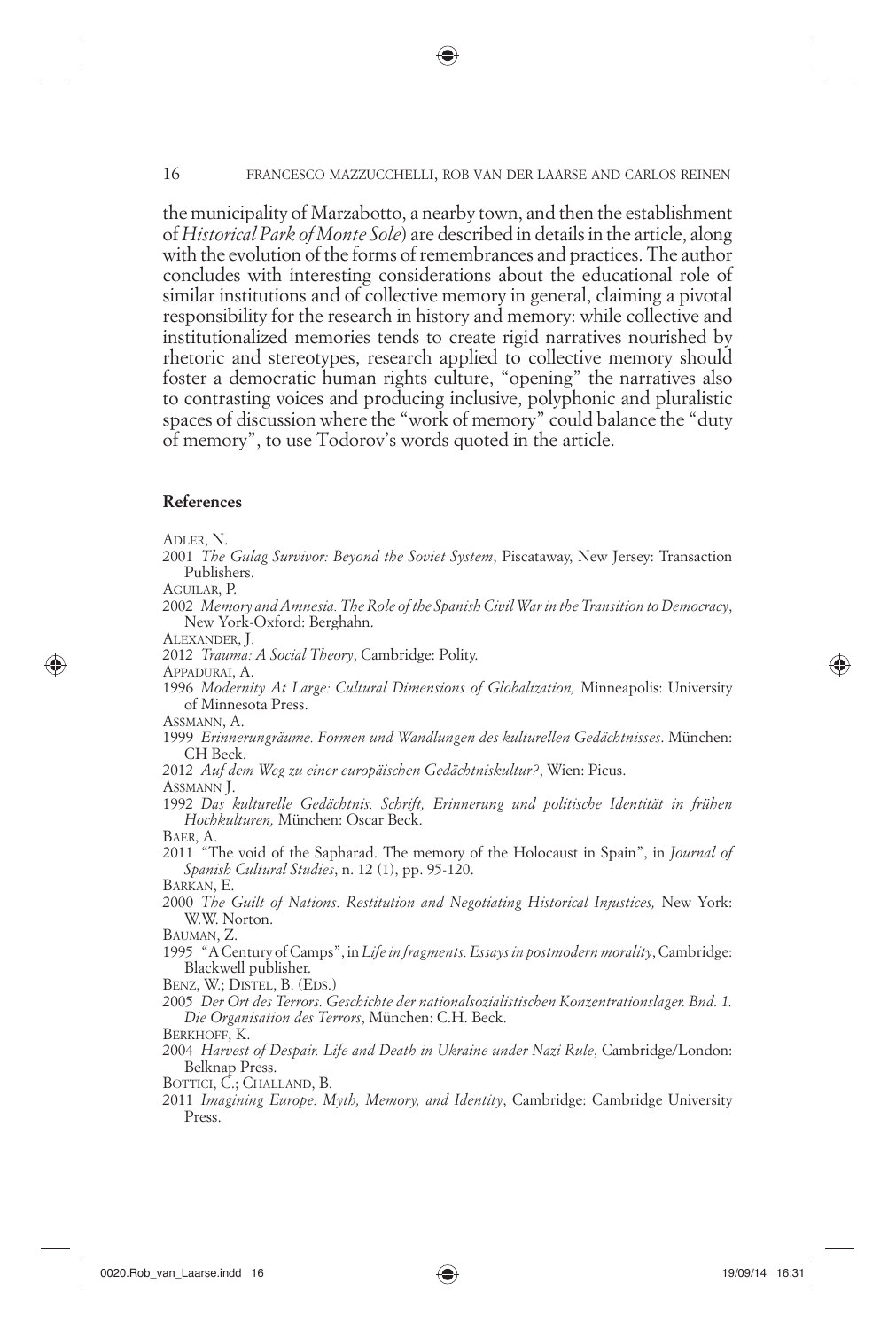CONQUEST, R.

- 1986 *The Harvest of Sorrow. Soviet Collectivization and the Terror-Famine*, Oxford: Oxford University Press.
- 1990 *The Great Terror. A Reassessment*, Oxford: Oxford University Press.
- DEMARIA, C.
- 2006 *Semiotica della memoria. Analisi del postconflitto*, Roma: Carocci.
- DIDI-HUBERMANN, G.

2011 *Écorces*, Paris: Editions de Minuit.

- ECO, U.
- 1975 *Trattato di semiotica generale*, Milano: Bompiani (Eng. Trans. *A theory of semiotics*, Bloomington: Indiana University Press, 1976).
- GARDEN, M.-C., E.
- 2006 "The Heritagescape: Looking at landscapes of the Past", in *International Journal of Heritage Studies*, n. 12, 5, pp. 394-411.
- GREIMAS, A. J.
- 1976 "Pour une sé miologie topologique", in Greimas, A.J. *Sé miotique et sciences sociales,* Paris: Seuil.
- GUISAN, C.B.
- 2011 *A Political Theory of Identity in European Integration*, Oxford: Routledge.
- HAMMAD, M.
- 2006 *Lire l'espace, comprendre l'architecture*, Limoges: Pulim Geuthner.
- HIRSCH, M.
- 2012 *The Generation of Postmemory. Writing and Visual Culture after the Holocaust*, New York: Columbia University Press.

HOFFMANN, B.

⊕

- 2006 *Inside Terrorism. Revised and expanded edition*, New York: Columbia University Press. HOBSBAWM, E.
- 1996 *The Age of Extremes. A History of the World 1914-1991*, New York: Vintage Books. KANSTEINER, W.
- 2006 *In Pursuit of German Memory. History, Television, and Politics after Auschwitz*, Athens, Ohio: Ohio University Press.
- KAPLAN, E.A.,
- 2005 *Trauma Culture. The Politics of Terror and Loss in Media and Literature*, London: Rutgers.

VAN DER LAARSE, R.

2013a "Beyond Auschwitz. Europe's Terrorscapes in the Age of Postmemory", in Silberman, M.; Vatan, F. (Eds.), *Memory and Postwar Memorials. Confronting the Violence of the Past*, New York: Pagrave Macmillan, pp. 71-92.

2013b *Nooit meer Auschwitz? Erfgoed van de oorlog na Europa's eeuw van de kampen*, Amsterdam-Hooghalen: Herinneringscentrum Kamp Westerbork.

VAN DER LAARSE, R.; LABRIE, A.; MELCHING, W. (EDS.)

⊕

1998 *De hang naar zuiverheid. De moderne cultuur van Europa,* Amsterdam: Maklu. LANDSBERG, A.

2004 *Prosthetic Memory: The Transformation of American Remembrance in the Age of Mass Culture*, New York: Columbia University Press.

LEVY, D; SZNAIDER, N.

2010 *Human Rights and Memory*, Penn State University Press.

LOGAN W.; REEVES, K. (EDS.)

2009 *Places of Pain and Shame. Dealing with 'Difficult Heritage'*, New York/London: Routledge.

LOTMAN, J. M.

1985 *La semiosfera L'asimmetria e il dialogo nelle strutture pensanti,* Marsilio: Venezia. LORUSSO, A.Ù

2013 "Introduzione", in *Versus*, n. 116, pp.

MAZOWER, M.

1998 *Dark Continent: Europe's 20th century*, New York: Knopf.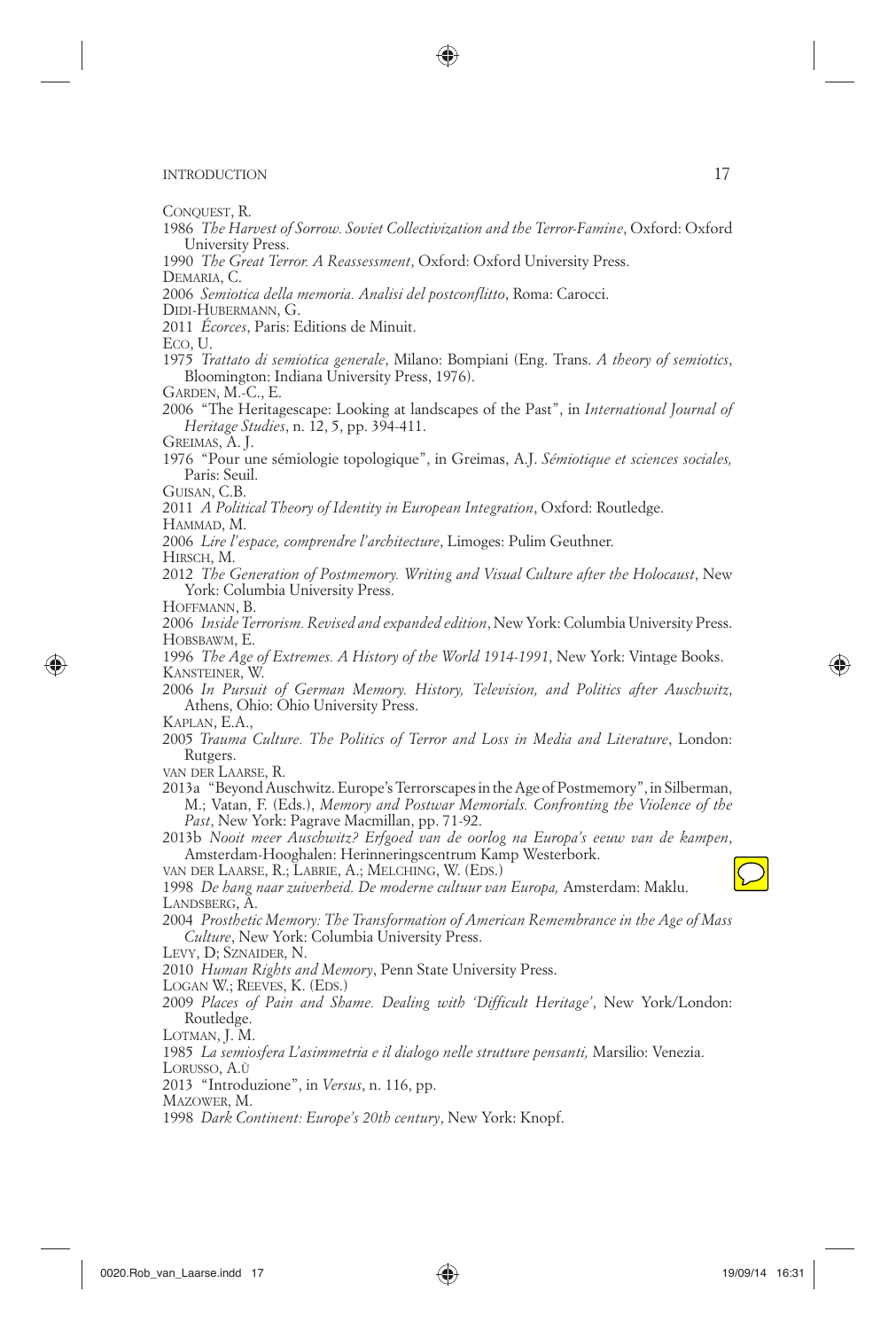MAZZUCCHELLI, F.

- 2010 *Urbicidio. I sensi dei luoghi tra distruzioni e ricostruzioni in ex Jugoslavia*, Bologna: Bononia University Press.
- 2013 "(Post-)Urbicide. Reconstruction and Ideology in Former Yugoslavia Cities", in Goncalves Miranda R., Zullo, F. (Eds.), *Post-Conflict Reconstructions. Re-Mapping and Reconciliations*, Nottingham: Critical, Cultural, Communications Press.

MAZZUCCHELLI, F.; VITALE, M.R.

2014 "La restauration des architectures monumentales dans l'après-guerre entre conservation, transformation et effacement des traces du passé. Une comparaison entre perspectives sémiotiques et théories architectoniques", in Alonso Carballes, J.; Wells, A.D. (Eds.), *Traces, Empreintes, Monuments, quels lieux pour quelles mémoires? - De 1989 à nos jours*, Limoges: Pulim.

NUTTAL, M.

- 1992 *Arctic Homeland: Kinship, Community and Development in Northwest Greenland*, Toronto: University of Toronto Press.
- OLUSOGA, D.; ERICHSEN, C.W.
- 2010 *The Kaiser's Holocaust. Germany's forgotten genocide*, London: Faber & Faber. NORA, P.
- 1984 *Les lieux de mé moire*, Paris: Gallimard.
- 1989 "Between Memory and History: Les Lieux de Mémoire", in *Representations*, n. 26, pp. 7-25.
- OLICK, J.K.
- 2007 *The Politics of Regret. On Collective Memory and Historical Responsibility*, New York-London: Routledge.

PEZZINI, I.

- 2011 *Semiotica dei nuovi musei*, Roma: Laterza
- PISANTY, V.

⊕

- 2012 *Abusi di memoria. Negare, banalizzare, sacralizzare la Shoah*, Milano: Bruno Mondadori Editore.
- PHILLIPS, K.R.; REYES, G.M.
- 2011 *Global Memoryscapes. Contesting Remembrance in a Transnational Age*, Tuscaloosa: University of Alabama Press.
- RICOEUR, P.
- 2000 *La mé moire, l'histoire, l'oubli*, Paris: Seuil.
- RUDLING, P.A.
- 2012 "Terror and Local Collaboration in Occupied Belarus. The Case of the Schutzmannschaft Battalion 118. Part Two: War Criminality", *Historical Yearbook*, n. 9, pp. 99-121.
- VAN SAMANG, F.
- 2010 *Doodgewone woorden. NS-taal en de Shoah*, Leuven:

SCHLÖGEL, K.

2003 *Im Raume lesen wir die Zeit: Über Zivilisationsgeschichte und Geopolitik,* Munchen: Carl Hanser Verlag.

SNYDER, T.

2010 *Bloodlands. Europe between Hitler and Stalin*, New York:

SOFSKY, W.

1999 *The Order of Terror. The Concentration Camp*, Princeton:

TUMARKIN, M.

2005 *Traumascapes*, Carlton, Melbourne University Press.

TRAME (EDS.)

2013 "Politiche della memoria", *Versus*, special issue on "Politiche della memoria. Uno sguardo semiotico", n. 116.

VERBEECK, G.

2001 "In de schaduw van Auschwitz en de Goelag Archipel. De Historikerstreit", in P. Dassen & T. Nijhuis (Eds.), *Gegijzeld door het verleden. Controverses in Duitsland van de 'Historikerstreit'tot het Sloterdijk-debat*, Amsterdam: 23-42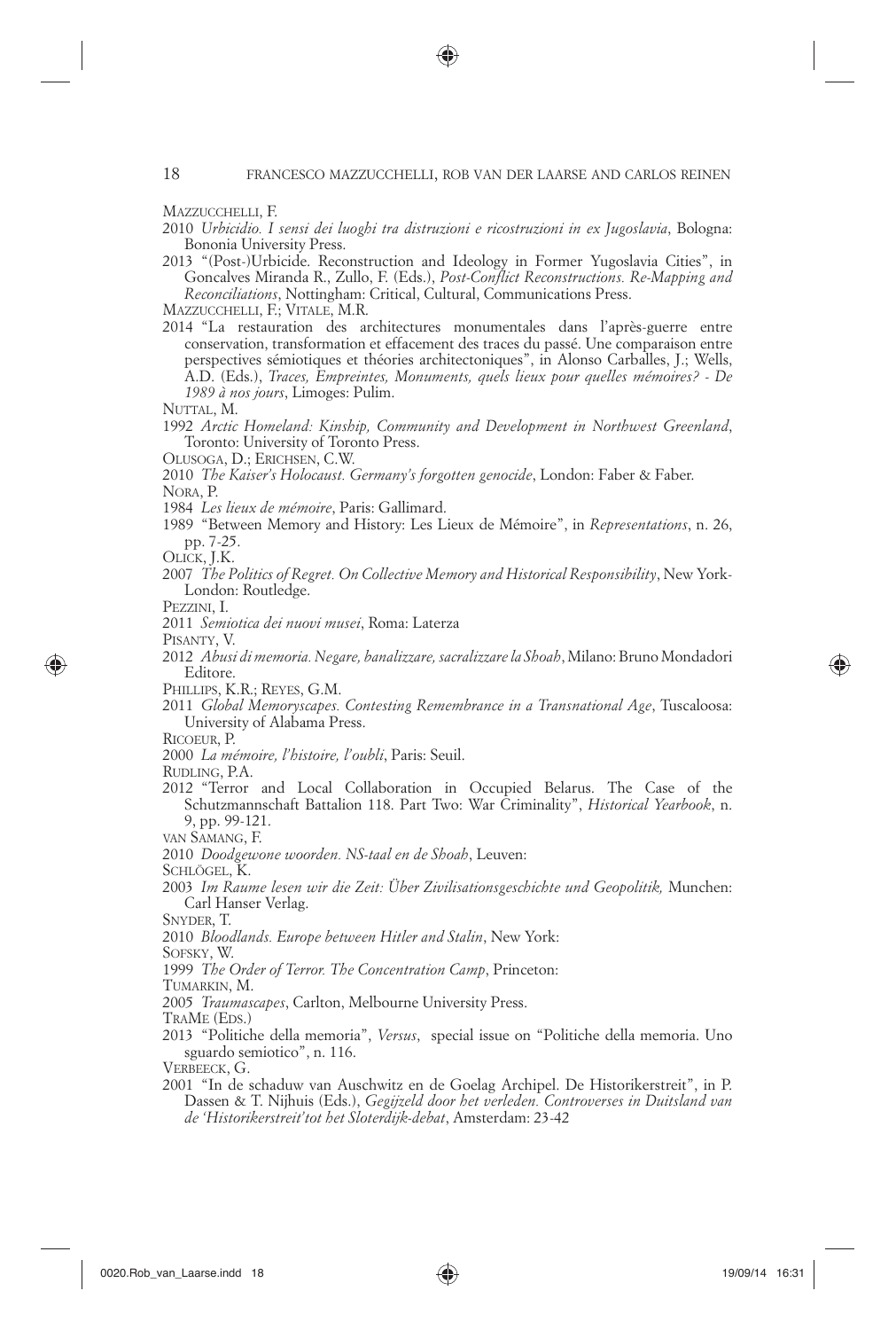VIOLI, P.

2009a "Ricordare il futuro. I musei della memoria ed il loro ruolo nella costruzione di identità culturali", in *E|C. Rivista online dell'Associazione Italiana di Studi Semiotici,* available on www.ec- aiss.it/

♠

- 2009 "Architetture della memoria. Il Memorial Hall di Nanjing", in *Versus*, n. 109-111.
- 2012 "Trauma Site Museums and Politics of Memory", in *Theory, Culture & Society*, n. 29 1: pp. 36-75.

VAN VREE, F.

⊕

1995 *In de schaduw van Auschwitz. Herinningen, beelden, geschiedenis*, Groningen: Historische Uitgeverij.

WITHUIS, J.; MOOIJ, A. (EDS.)

2010 *The Politics of War Trauma. The Aftermath of World War II in eleven European Countries*, Amsterdam: Amsterdam University Press.